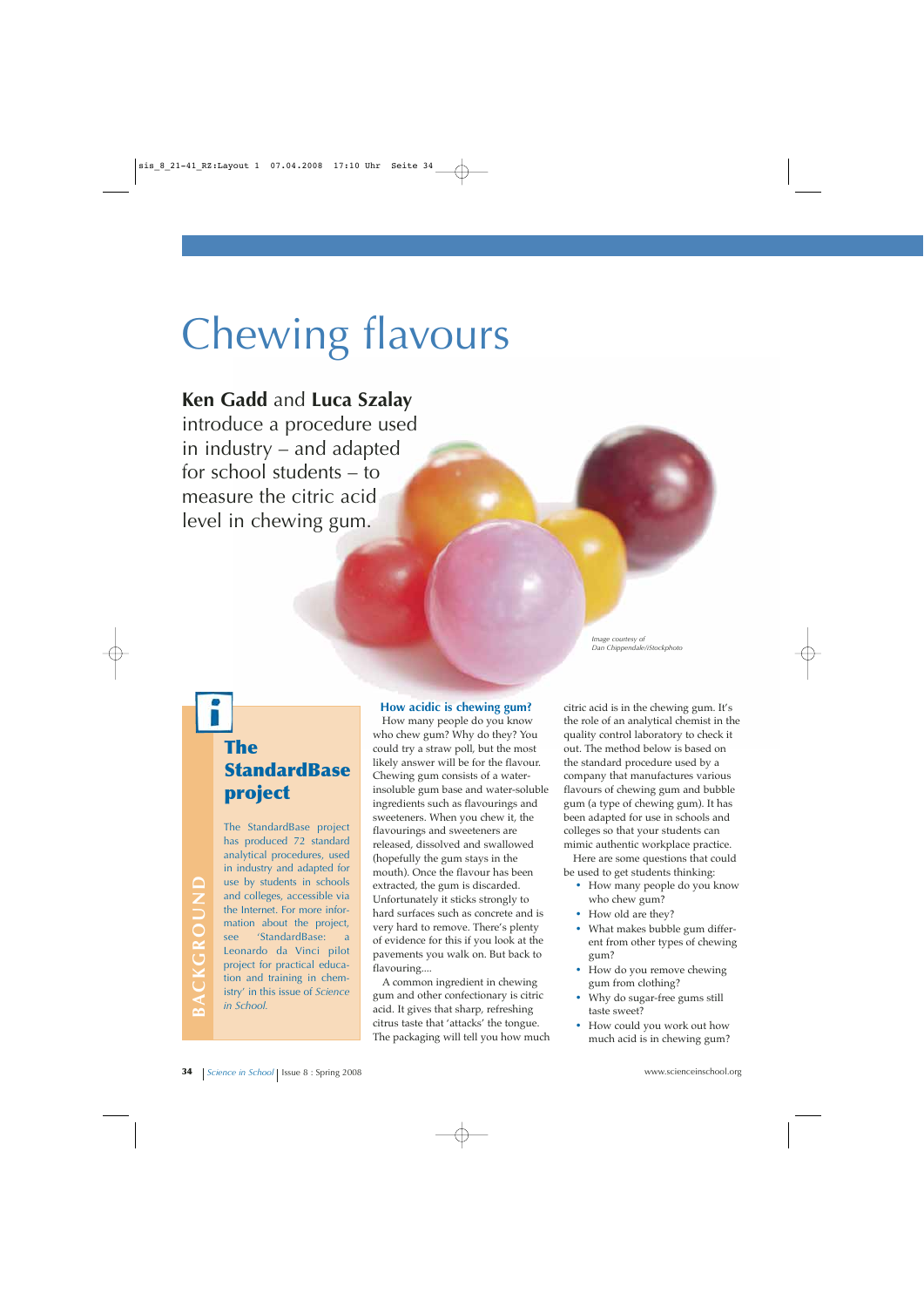#### **The procedure: Determination of citric acid in Hubba Bubba® chewing gum using acid-base titration**

| <b>Duration</b>             | 1 hour                                    |
|-----------------------------|-------------------------------------------|
| Analytical instruments used | Volumetric glassware                      |
| Sample specification        | Orange flavoured Hubba Bubba® bubble gum  |
| Supplied by                 | Most confectionary shops and supermarkets |
| Component to be determined  | citric acid                               |
| Method(s)                   | titrimetry acid-base                      |
| Field(s)                    | food and beverages                        |

Before they start the practical, teachers may want their students to understand the chemistry of the analysis. To check they have an appropriate knowledge, students might try the interactive test on the StandardBase website<sup>w1</sup>. To help their work, students can also download a file about titration $w^2$ .

#### Scope

The aim of this analytical procedure is to determine the citric acid content in Hubba Bubba® bubble gum. This bubble gum is available in the UK and most parts of Europe. It is manufactured by Wrigley<sup>w3</sup> in Plymouth, UK. The method described here is based on an analytical procedure used by Wrigley in their Plymouth laboratories.

#### Principle

The determination is based on an acid/base reaction between the citric acid in the bubble gum and standard sodium hydroxide. The citric acid content of the bubble gum can be calculated from titration results.

#### Equipment

- **·** Kitchen pastry roller (rolling pin)
- **·** 250 cm3 conical flask
- **·** 250 cm3 graduated flask
- **·** 100 cm3 graduated flask
- **·** Magnetic stirrer and follower (also known as a flea)
- **·** 10 cm3 burette (reading to near $est 0.02$   $cm<sup>3</sup>$ )
- **·** Top pan analytical balance
- **·** Wood block
- **·** Knife/scissors

#### Materials and their CAS numbers<sup>w4</sup>

- **·** Orange flavoured Hubba Bubba®
- **·** Sodium hydroxide (CAS number: 1310-73-2)
- **·** Phenolphthalein (CAS number: 77-09-8)

#### Reagent solutions

- Standard 0.10 mol dm<sup>-3</sup> sodium hydroxide. If this is not available, dissolve 1.00 g of sodium hydroxide in about 100 cm<sup>3</sup> of pure water. Wash carefully to a 250 cm3 graduated flask and make up to the graduation mark. Homogenise the solution. Standardise by titration with 0.10 mol dm-3 hydrochloric acid, itself standardised against solid potassium hydrogencarbonate.
- **·** Phenolphthalein indicator. Weigh out 0.20 g of phenolphthalein and dissolve in about 50 cm3 of methanol. Transfer solution to a  $100 \text{ cm}^3$  graduated flask, make up to the graduation mark with methanol and homogenise the solution.

#### Procedure

- 1. Take one orange flavoured Hubba Bubba® bubble gum piece, unwrap it and place onto a wood block.
- 2. With the rolling pin, roll the bubble gum into a very thin strip approximately  $160 \times 30 \times 0.5$  mm.
- 3. Cut the thin strip into small pieces about the size of long grain of rice.
- 4. Weigh out 1.00 g of orange flavour Hubba Bubba® bubble gum bits.
- 5. Add to  $100 \text{ cm}^3$  of pure water contained in a 250 cm<sup>3</sup> conical flask. Add a magnetic follower and stopper.
- 6. Stir vigorously for 30 min, making sure bubble gum bits do not lump together.
- 7. Add 0.50 cm<sup>3</sup> of phenolphthalein indicator and titrate with **0.10 mol dm-3** sodium hydroxide contained in a 10 cm<sup>3</sup> burette. The end point is pink.
- 8. Repeat twice more and average the three results. Average titration  $=$  *V* cm<sup>3</sup>.

#### **Calculations**

Use the following to calculate the percentage by mass of citric acid monohydrate in the Hubba Bubba® bubble gum:

- **·** Each cubic centimetre of **0.10 mol dm-3** sodium hydroxide is equivalent to 7.00 mg of citric acid monohydrate.
- **·** % by mass citric acid monohydrate = 0.70*V*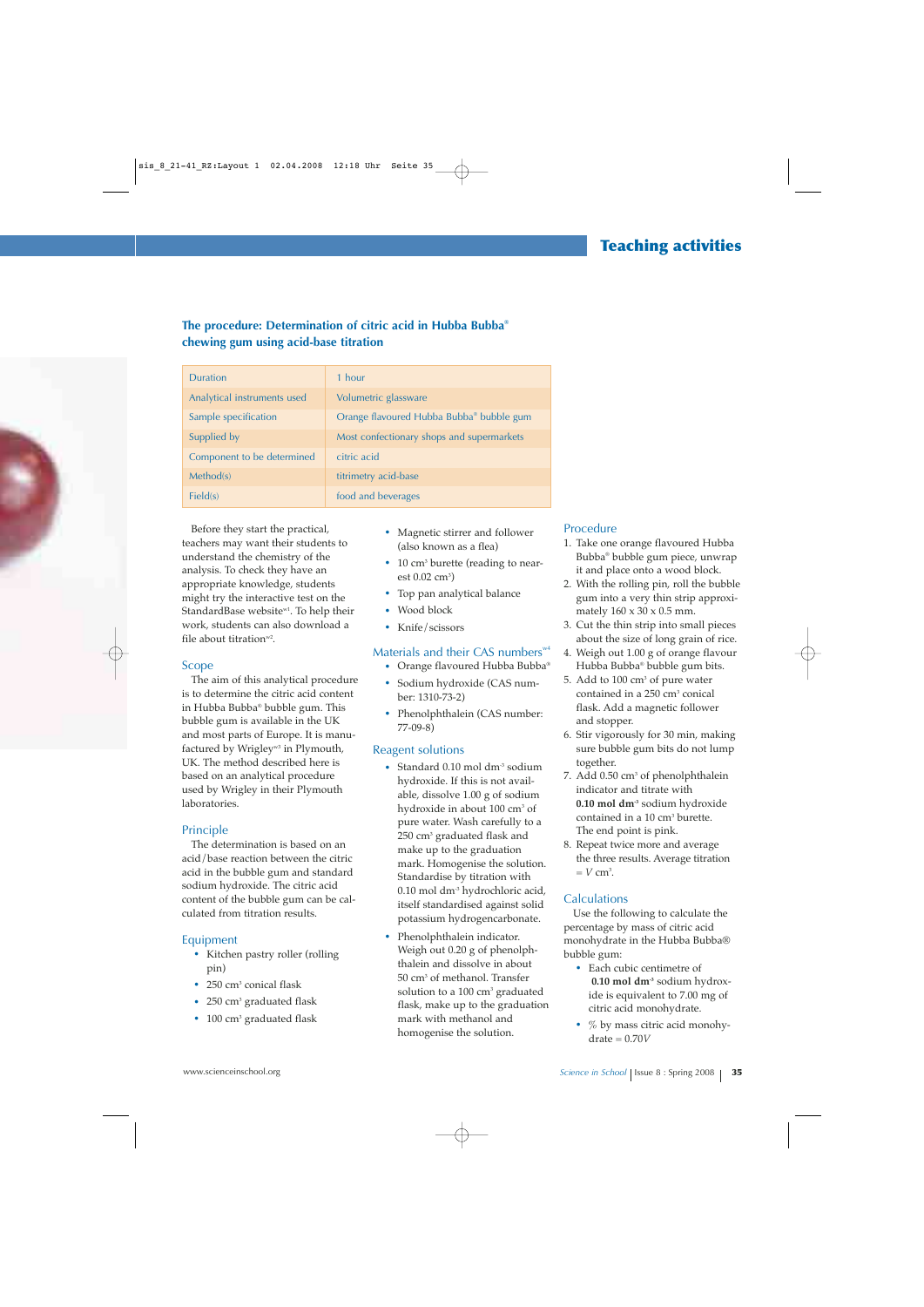

Note: a correction factor is necessary if the sodium hydroxide solution is not exactly **0.10 mol dm**-3.

#### Expression of results

Give the mass of citric acid monohydrate in Hubba Bubba® bubble gum in percentage by mass (mass of citric acid monohydrate in 100 g of bubble gum). The manufacturer's allowed range is 1.9–2.1 percentage by mass.

#### Precision

The precision of the analysis is determined by the burette readings. An inexperienced student might read a burette to a precision of  $\pm$  0.05 cm<sup>3</sup>. More experienced students might read to  $\pm$  0.02 cm<sup>3</sup>.

#### The graph

The graph below shows the results obtained by students in other European countries (accurate at time of going to press). If your students are interested in finding out the latest status, they can view the most up-todate results online<sup>w5</sup>.

If your students want to add their own results to the graph, email Luca Szalay (luca@chem.elte.hu). You will get a username and password to be able to use this function of the StandardBase database. Then you can register your students, which will allow them to upload their numbers on the graph.

#### **Web references**

- w1 Teachers may like to get their students to try the interactive test on the StandardBase website: www.vapro-ovp.com/applications/ toetsing/vraag.asp?toetsID=29
- w2 A file about titration can be downloaded from the StandardBase website: www.wrigley.co.uk/index. cfm?articleid=138
- w3 For more information about Hubba Bubba® products see www.wrigley.co.uk/HubbaBubba/ Index.cfm
- w4 The CAS Registry is the largest and most current database of chemical substance information in the world. See www.cas.org/expertise/ cascontent/registry/regsys.html





*Image courtesy of Dan Chippendale/iStockphoto*